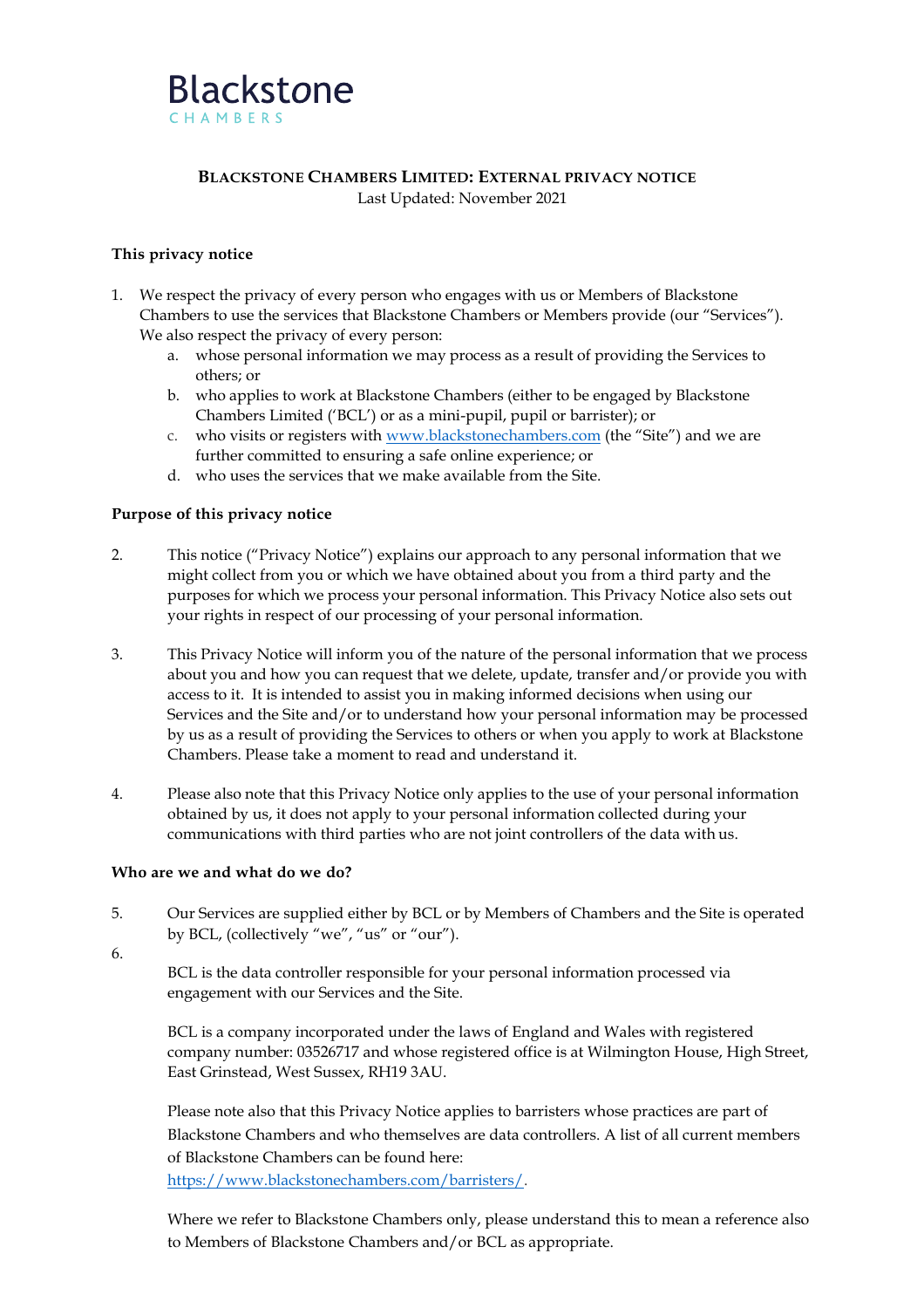# **How to contact us**

- 7. If you have any questions about this Privacy Notice or want to exercise your rights set out in this Privacy Notice, please contact us by:
	- sending an e-mail to [privacy@blackstonechambers.com](mailto:privacy@blackstonechambers.com) marked for the attention of the Chambers Director or
	- calling us on (+44) 207 583 1770 to speak to either the Chambers Director or the Chambers Deputy Director

## **What personal information do we collect and how do we use it?**

- 8. Our primary goal in collecting personal information from you is likely to be to: (i) verify your identity; (ii) help us and our Members of Chambers deliver our Services; (iii) improve, develop and market new Services; (iv) carry out requests made by you in relation to our Services or on the Site; (v) investigate or settle inquiries or disputes; (vi) comply with any applicable law, court order, other judicial process, or the requirements of a regulator; (vii) enforce our agreements with you; (viii) protect the rights, property or safety of us or third parties, including our other clients and users of our Services or the Site; (ix) provide support for the provision of our Services;  $(x)$  recruitment purposes; and  $(xi)$  use as otherwise required or permitted by law.
- 9. To undertake these goals we may process the following personal information:
- 10. If you are a visitor to the Site:
	- Name and job title.
	- Contact information including email address.
	- Other information relevant to provision of our Services.
- 11. If you are an individual client in receipt of our and/or our Members of Chambers' Services or a prospective individual client or are making an enquiry:
	- Name and job title.
	- Contact information including email address.
	- Payment information.
	- Other information relevant to provision of our Services.
	- Information that you provide to us as part of our and/or our members providing the Services to you.
	- Relevant information as required by regulatory Know Your Client and or Anti Money Laundering regulations. This may possibly include evidence of source of funds, at the outset of and possibly from time to time throughout our relationship with clients, which we may request and/or obtain from third party sources. The sources for such verification may comprise documentation which we request from the prospective client or through the use of online sources or both.
- 12. Primarily Blackstone Chambers is engaged by corporate instructors (i.e. other corporate entities) and as such those instructors are not data subjects. However, as part of such instructions, personal information about other persons may be provided to us and/or our Members directly (e.g. personal information relating, without limitation, to any of our and/or our Members' corporate clients' or prospective clients' workers, any opponent or potential opponent or witness or vendor or purchaser's personal information, including personal information relating to their legal advisors or workers as relevant or similar).
- 13. If you are an individual whose personal information may be processed by us and/or our Members as a result of providing the Services to others (including individual clients and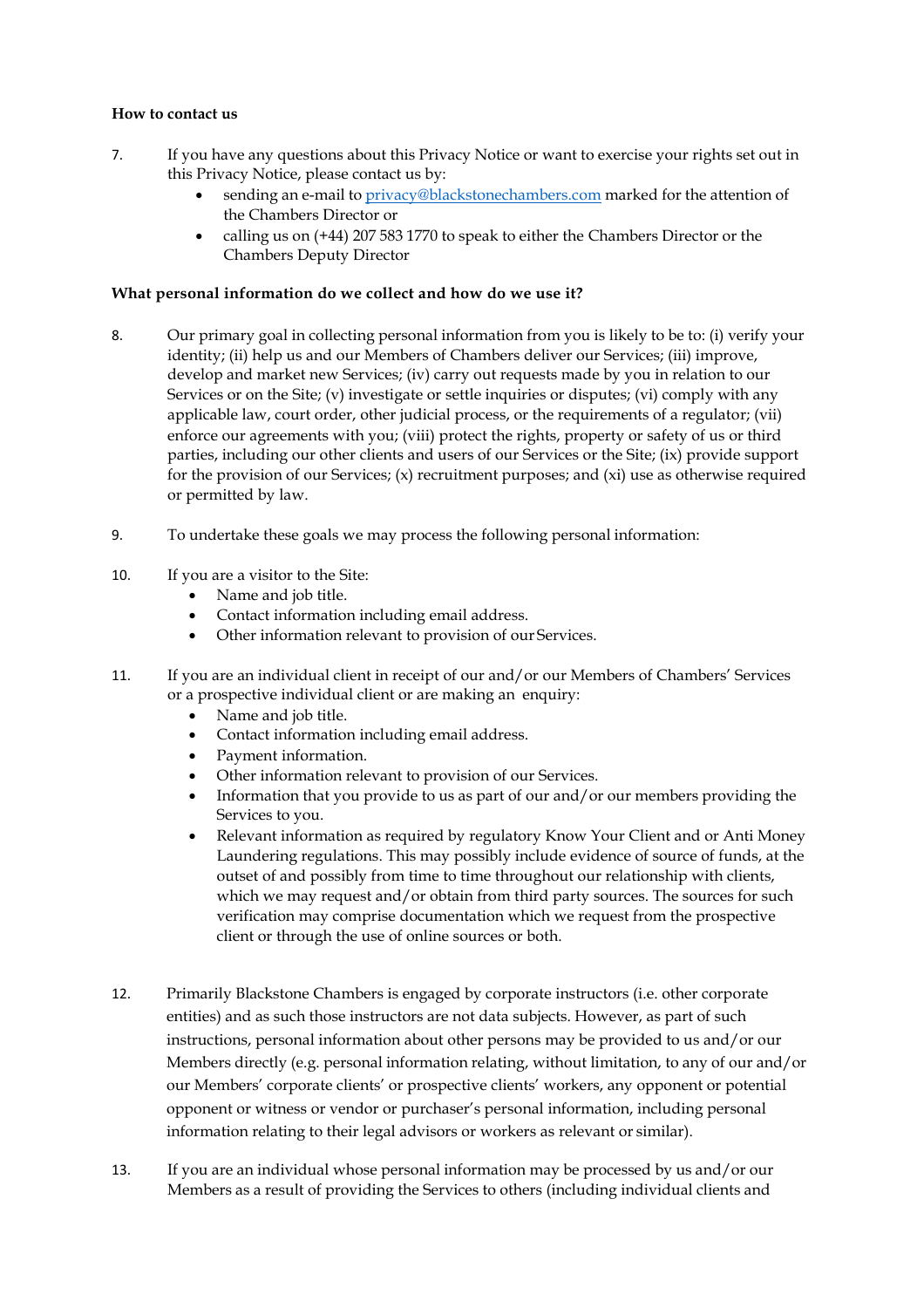corporate clients) we and/or our Members will process a variety of types of personal information depending on the Services provided.

This may include personal information relating, without limitation, to any of our and/or our Members' corporate clients' or prospective clients' workers; any opponent or potential opponent or witness or any other person whose information is relevant or potentially relevant to the provision of Services; the vendor or purchaser's personal information, including personal information relating to their legal advisors or workers as relevant or similar.

We may obtain this data from various sources including clients and sources associated with clients, solicitors, witnesses or potential witnesses, and in some cases publicly accessible sources.

We and/or our Members might also need to process personal information in relation to other third parties instructed either by our and/or our Members' own clients or other persons or companies involved with us and/or our members providing the Services to our client (for instance other law firms, experts etc.).

- 14. If you are a **potential recruit** to Blackstone Chambers:
	- Name and job title.
	- Contact information including email address.
	- Curriculum vitae, your education, employment history and similar mattersand similar information that you may provide to us.
	- Other information relevant to potential recruitment to Blackstone Chambers. This may also include certain information within certain special categories of information ("sensitive personal information") in the event that you choose to supply it to us, but we will seek your explicit consent to the processing of any sensitive personal information in that eventuality. We will seek your consent to process the information you provide to Blackstone Chambers when you apply for employment, mini-pupillage, pupillage or a tenancy with us.
- 15. In particular we may use your personal information (including sensitive personal information where your explicit consent is given) for the following purposes:

## **Fulfilment of Services**.

We and/or our Members collect, maintain and process personal information that you voluntarily submit to us and/or our Members during your use of our Services and/or the Site to enable us and/or our Members to perform the Services. Please note also that our Terms of Business also apply when we/our members provide the Services. These can be found on the Site. We and/or our Members also collect, maintain and process personal information on other individuals as a result of providing Services to others.

## **Who do we share your personal information with for this purpose?**

We and/or our Members may share personal information with a variety of the following categories of third parties as necessary when providing the Services or carrying out the other functions set out below:

- Clients
- Arbitrators
- Solicitors
- Adjudicators
- Mediators
- Clerks & other BCL employees
- Pupils, mini-pupils and work shadow students
- Agents and contracts working for BCL
- Witnesses and potential witnesses
- Third party funders
- Costs draftsmen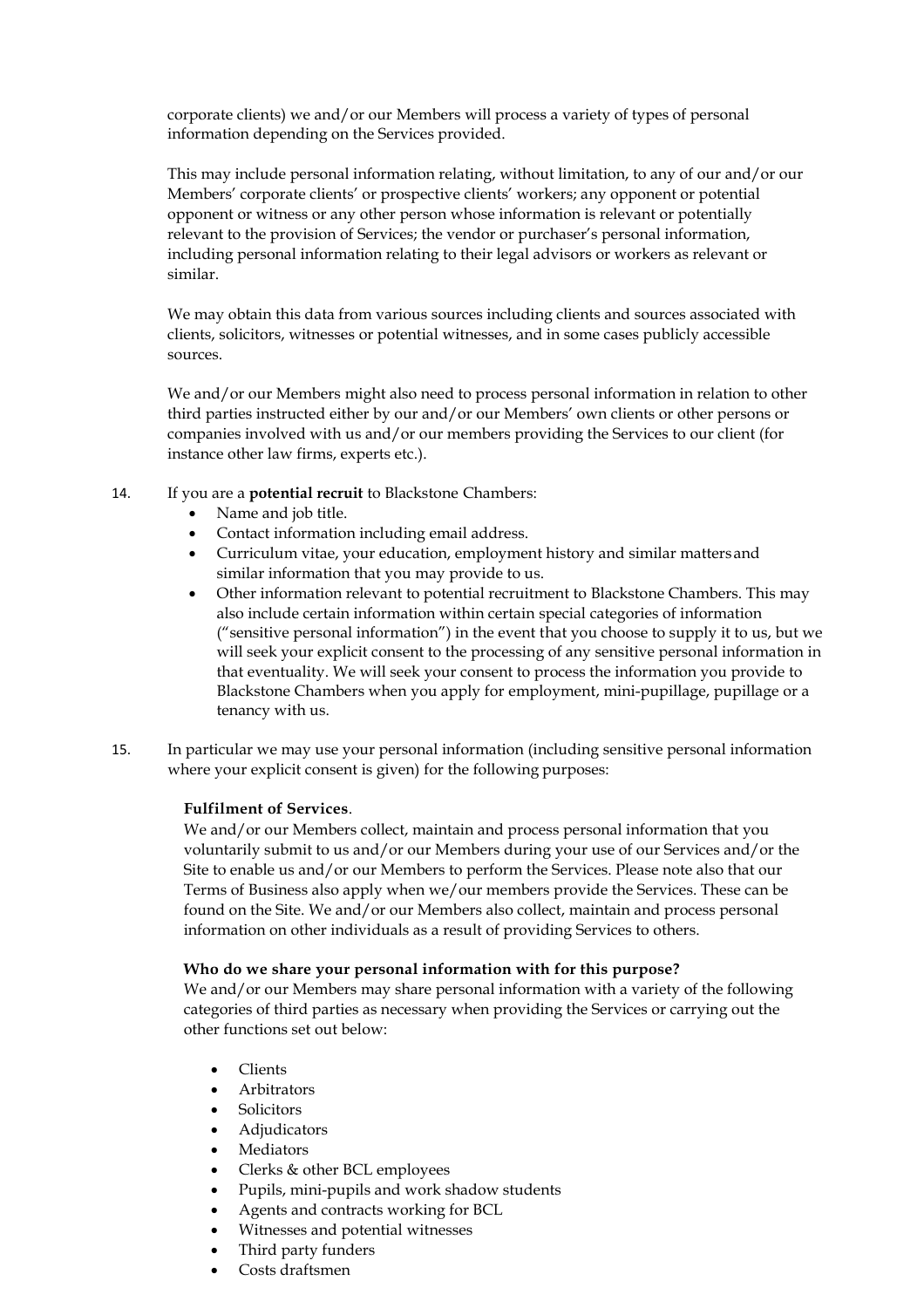- **Insurers**
- Ombudsmen, Regulators/tax authorities/corporate registries
- Other Counsel
- Court
- Opposing party and other parties to litigation, including their lawyers
- **Translators**
- Document review platforms
- **Transcribers**
- Process Servers
- Couriers
- Experts (for example foreign law, tax, medical, accountant, surveyors, valuers)
- Family and associates of clients
- Employers or prospective employers

Please note this list is non-exhaustive and there may be other examples where we and/or our Members need to share with other parties.

#### **What is our legal basis?**

It is necessary for us and/or our members to use your personal information to perform our and/or our Members' obligations in accordance with any contract that we and/or our members may have with you or it is in our and/or our members' legitimate interest or a third party's legitimate interest to use personal information in such a way to ensure that we and/or our members provide the Services in the best way that we can as well as to carry out other functions such as for example training pupils, responding to complaints or for the purposes of any legal proceedings. Where information is in the special categories of information (i.e. is sensitive personal information), the basis for processing such information for our and/our Members of Chambers is also that you have given your explicit consent to such processing or it is necessary for the purpose of or in connection with legal proceedings including prospective legal proceedings, obtaining legal advice or otherwise necessary for the purpose of establishing, exercising or defending legal rights. The special

categories of information include information about your racial or ethnic origin, political opinions, religious or philosophical beliefs, trade union membership, genetic data or biometric data for the purpose of identifying a person, health or sex life or sexual orientation, and information relating to criminal convictions or offences or related security measures.

#### **Client services.**

Our Site uses various user interfaces to allow you to request information about our Services: these include printed and electronic enquiry forms and a telephone enquiry service. Contact information may be requested in each case, together with details of other personal information that is relevant to your Services enquiry. This information is used in order to enable us to respond to your requests.

#### **Who do we share your personal information with for this purpose?**

We would only share your personal information with third party contractors working for us in relation to our website.

#### **What is our legal basis?**

It is in our and/or our Members' legitimate interest or a third party's legitimate interest to use your personal information in such a way to ensure that we and/or our Members provide the very best client service we can to you or others.

## **Your feedback about ourServices.**

From time to we will contact you to invite you to provide feedback about our and/or our Members' Services, either online or by post. We use this information to help us improve the quality of service provided by us and/or our members. We also use your feedback to monitor the quality of our Services.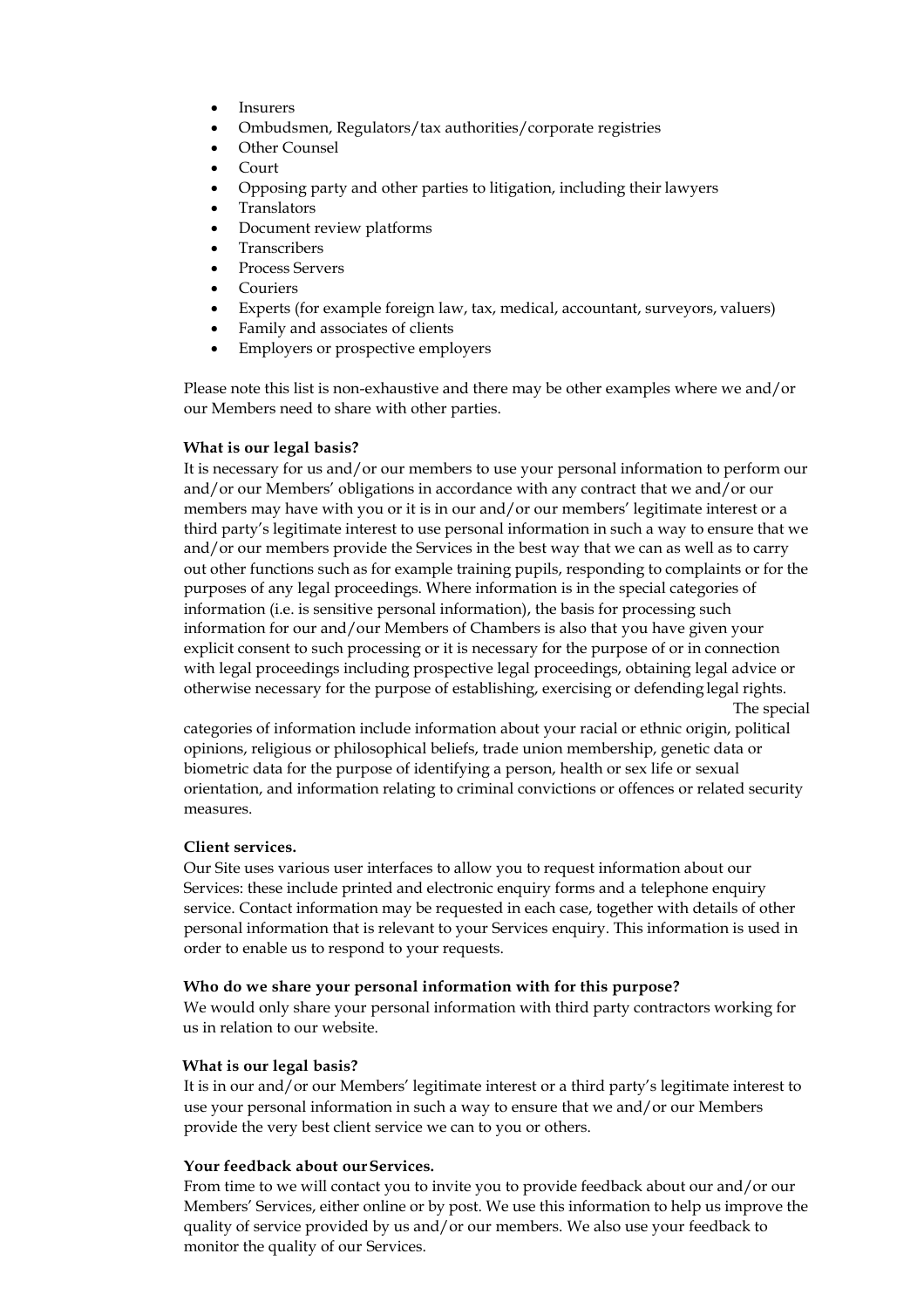## **Who do we share your personal information with for these purposes?**

We may use a third party service provider to assist us with client surveys and feedback requests.

Where a third party provider is located outside the European Economic Area ('EEA') we will take additional steps to ensure that your information is protected to at least an equivalent level as would be applied by UK/EEA data privacy laws.

#### **What is our legal basis?**

It is in our and/or our Members' legitimate business interests to use the information you provide to us in your feedback for the purposes described above.

# **Business administration and legal compliance.**

We and/or our Members use your personal information for the following business administration and legal compliance purposes:

- to comply with our and/or our Members legal obligations (including any Bar Council and/or Bar Standards Board or relevant legal service provider regulator, Know Your Client or Anti-Money Laundering or Anti-Bribery or similar obligations including, but without limitation, maintaining regulatory insurance);
- to enforce our and/or our Members' legal rights; and
- to protect rights of third parties; and

## **Who do we share your personal information with for these purposes?**

We will share your personal information with professional advisers such as lawyers and accountants and/or appropriate governmental or regulatory authorities.

#### **What is our legal basis?**

Where we and/or our Members use your personal information to enforce our and/or our Members' legal rights, or to protect the rights of third parties it is in our and/or our Members' or a third party's legitimate interests to do so. For all other purposes described in this section, it is our and/or our Members' legal obligation to use your personal information to comply with any legal obligations imposed upon us and/or our Members. Where the information is special category personal data processing is also necessary for the purpose of or in connection with legal proceedings including prospective legal proceedings, obtaining legal advice, or otherwise necessary for the purpose of establishing, exercising or defending legal rights.

#### **Recruitment.**

We and/or our Members use your personal information, including sensitive personal information, for the following recruitment purposes:

- To assess your suitability for any position for which you may apply at Blackstone Chambers including barrister positions, pupillage positions, mini-pupillage and also any business support or services role, whether such application has been received by us online, by email, by hard copy, via a third party recruiter or in person. We will seek your consent to process any personal date (including sensitive personal data) which you supply to us in the course of your application for any of the above positions.
- To review Blackstone Chambers' equal opportunity profile in accordance with applicable legislation and demonstrate that Blackstone Chambers does not discriminate on the grounds of gender, race, ethnic origin, age, religion, sexual orientation, disability or any other basis covered by local legislation. All employment related decisions are made entirely on merit.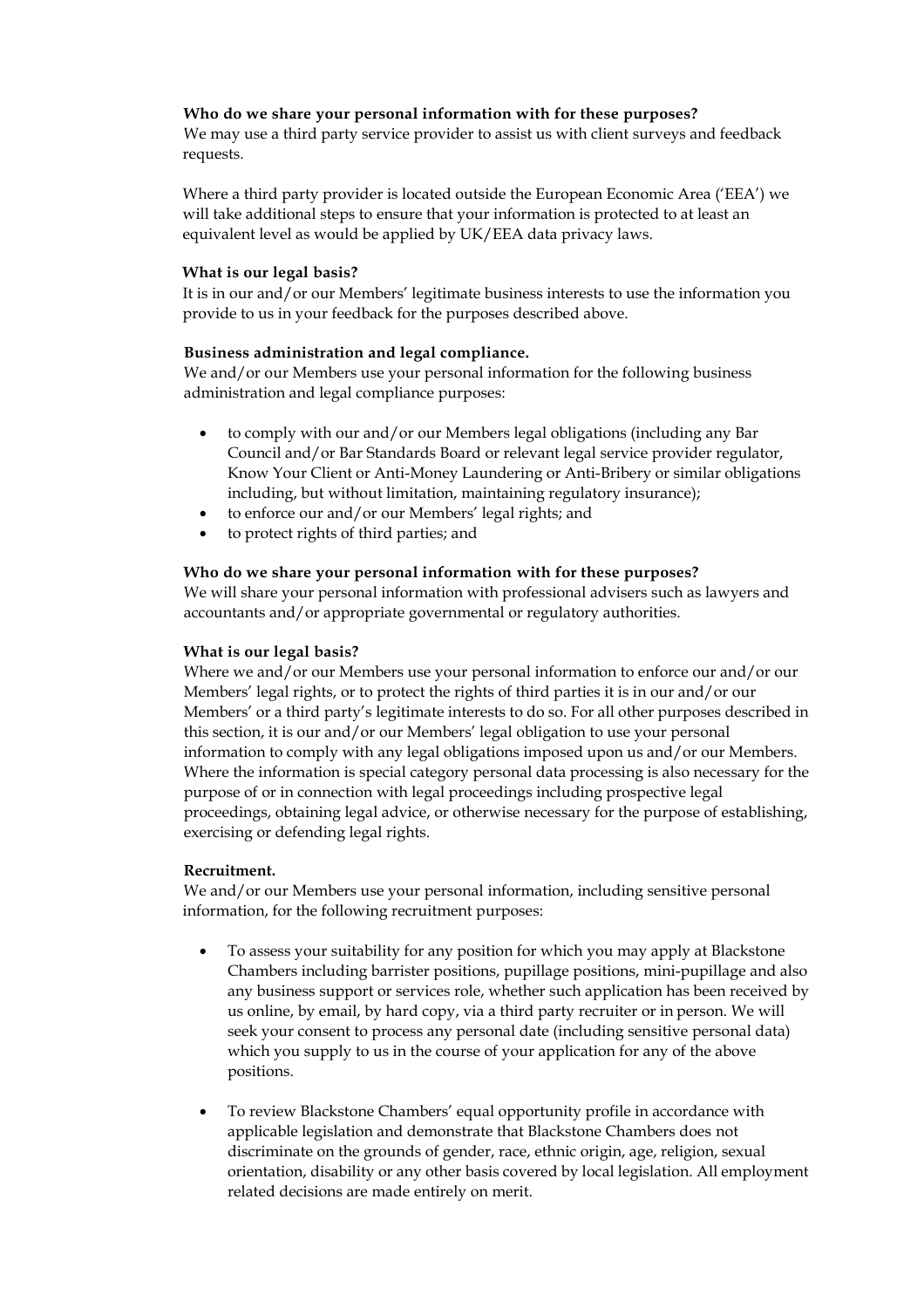## **Who do we share your personal information with for these purposes?**

We will only share your personal data for the purposes specified in this Privacy Notice and on the basis that it will be kept confidential and only used for the reasons described.

#### **What is our legal basis?**

Where we and/or our Members use your personal information in connection with recruitment, you will usually have provided your explicit consent to our using the personal data (including sensitive personal data) which you have supplied or it will be in connection with us and/or our Members taking steps at your request to enter a contract we may have with you or it is in our legitimate interests to use personal information in such a way to ensure that we and/or our members can make the best recruitment decisions for Blackstone Chambers. We and/or our Members will not process any special category data except where we are able to do so under applicable legislation or with your explicit consent.

#### **Client insight and analysis.**

Where you have given your consent (where lawfully required), we use cookies, log files and other technologies to collect personal information from the computer hardware and software you use to access the Site, or from your mobile. This includes the following:

- an IP address to monitor Site traffic and volume;
- a session ID to track usage statistics on our Site;

Our web pages and e-mails contain "cookies" "web beacons" or "pixel tags" ("Tags"). Tags allow us to track receipt of an e-mail to you, to count users that have visited a web page or opened an e-mail and collect other types of aggregate information. Once you click on an email that contains a Tag, your contact information may subsequently be cross-referenced to the source e-mail and the relevant Tag. In some of our e-mail messages, we use a "clickthrough URL" linked to certain websites administered by us or on our behalf.

Please see our Cookie Notice for further information.

By using this information, we are able to measure the effectiveness of our content and how visitors use our Site and our Services. This allows us to learn what pages of our Site are most attractive to our visitors, which parts of our Site are the most interesting and what kind of information our registered users like to see.

We also use this information for marketing purposes (see the marketing section below for further details).

#### **Who do we share your personal information with for these purposes?**

We share information about your visit to our site on an anonymised basis with Google Analytics to assist us with client insight analysis. Other providers (if any) are described in our Cookie Notice.

#### **What is our legal basis?**

Where your personal information is completely anonymised, we do not require a legal basis to use it as the information will no longer constitute personal information that is regulated under data protection laws. However, our collection and use of such anonymised personal information may be subject to other laws where your consent is required. Please see our Cookie Notice for further details.

Where your personal information is not in an anonymous form, it is in our legitimate interest to use your personal information in such a way to ensure that we provide the very best services to you and our other clients.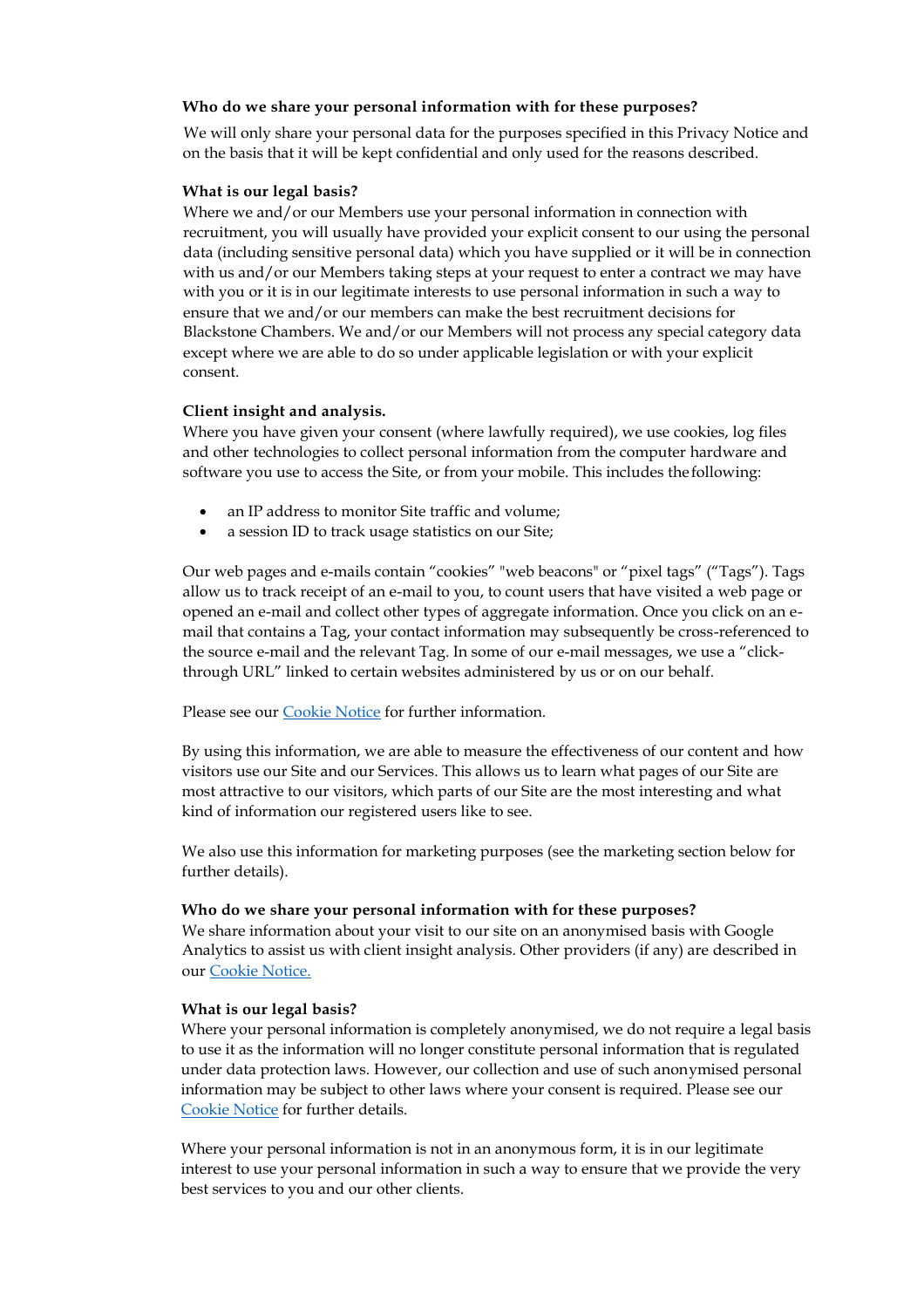## **Marketing communications**

We use information that we observe about you from your interactions with our Site, our email communications to you, our interactions with you on our other digital channels such as social media and/or with Services (see the Insight and Analysis section above for more details of the information collected and how it is collected) and/or your address details, to provide information that we think will be of interest about us and our Services. For example, industry updates and insights, newsletters, invites to events and, where permitted by applicable law, promotional materials from BCL

## **What is our legal basis?**

Where your personal data is not in an anonymous form, such as your email address, it is in our legitimate interest to use your personal data for marketing (via post and email).

We will only send you marketing communications via email where you have consented to receive such marketing communications or where we have an alternative lawful right to do so.

Any other purposes for which we wish to use your personal information that are not listed above, or any other changes we propose to make to the existing purposes will be notified to you using your contact details.

#### **How do we obtain your consent?**

- 16. Where our and/or our Members' use of your personal information requires your consent, you can provide such consent:
	- at the time we collect your personal information following the instructions provided; or
	- by informing us by e-mail, post or phone using the contact details set out in this Privacy Notice (see paragraph 7 above)

#### **Our use of cookies and similar technologies**

17. Our Site uses certain cookies, pixels, beacons, log files and other technologies of which you should be aware. Please see our Cookie Notice to find out more about the cookies we use and how to manage and delete cookies.

#### **Third Party contractors and other controllers**

- 18. As mentioned above, we and/or our members may appoint sub-contractor data processors as required to deliver the Services, such as, without limitation, fulfilment houses for postal marketing or Google Analytics who will process personal information on our behalf and at our direction. We and/or our members conduct an appropriate level of due diligence and put in place necessary contractual documentation in relation to any sub-contractor to ensure that they process personal information appropriately and according to our legal and regulatory obligations.
- 19. Further, we and/or our members may appoint external data controllers in common where necessary to deliver the Services (for example, but without limitation, solicitors, other barristers or other third party experts). When doing so we and/or our Members will comply with our legal and regulatory obligations in relation to the personal information including, but without limitation, where necessary putting appropriate safeguards in place to ensure any personal information is processed according to our legal and regulatory obligations.

#### **Extra-EEA Transfers**

20. If you are based within the EEA, please note that where necessary to deliver the Services we and/or our Members may transfer personal information to countries outside theEEA. When doing so we and/or our Members will comply with our legal and regulatory obligations in relation to the personal information including, but without limitation, having a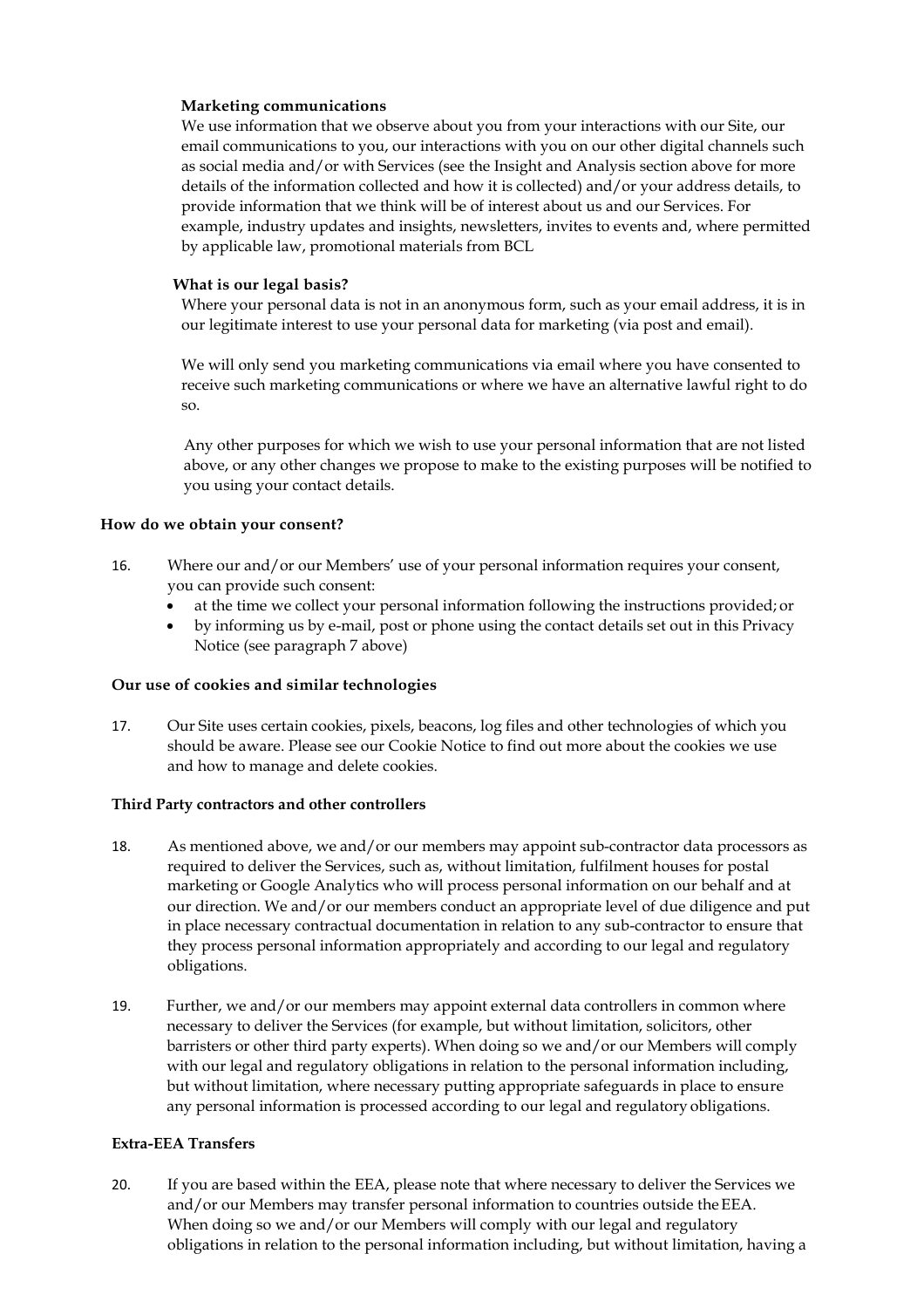lawful basis for transferring personal information and putting appropriate safeguards in place to ensure an adequate level of protection for the personal information.

## **How long do we keep your personal information for?**

- 21. Regarding visitors to the Site, we will retain relevant personal information for at least three years from the date of our last interaction with you and in compliance with our obligations under the UK General Data Protection Regulation and the Data Protection Act 2018 (or similar legislation around the world) (or for longer as we are required to do so according to our regulatory obligations or professional indemnity obligations).
- 22. Regarding personal information we have processed as a result of providing the Services to any client or other activity, we and/or our Members will in general retain relevant personal data for up to 16 years from the date of our last interaction with that client and in compliance with our obligations under the UK General Data Protection Regulation and the Data Protection Act 2018 (or similar legislation around the world) or for longer in certain cases if we and/or our Members consider it is necessary to do for the purpose of a legitimate interest for example for the purpose of any prospective legal proceedings or complaint, or are required to do so according to our regulatory obligations or professional indemnity obligations. We may then destroy such files without further notice or liability. Where the information is special category personal data it is also necessary to process such information for the purpose of or in connection with legal proceedings including prospective legal proceedings, obtaining legal advice or otherwise necessary for the purpose of establishing, exercising or defending legal rights. If you request your files and documents we may charge you for the costs of copying a duplicate.
- 23. If personal information is only useful for a short period e.g. for specific marketing campaigns we may delete it well before the time periods set out above.

## **Confidentiality and security of your personal information**

24. We and/or our Members are committed to keeping the personal information provided to us secure and we will take reasonable precautions to protect personal information from loss, misuse or alteration.

We have implemented information security policies, rules and technical measures to protect the personal information that we have under our control from:

- unauthorised access;
- improper use or disclosure;
- unauthorised modification; and
- unlawful destruction or accidental loss.

All of our Members, employees, workers and data processors (i.e. those who process your personal information on our behalf, for the purposes listed above), who have access to, and are associated with the processing of personal information, are obliged to respect the confidentiality of the personal information of all visitors to the Site and all users of our Services.

## **How to access your information and your other rights**

- 25. You have the following rights in relation to the personal information we hold about you:
	- ➢ **Your right of access.**

If you ask us, we will where you are entitled to this under the UK GDPR and other relevant legislation confirm whether we're processing your personal information and, if necessary, provide you with a copy of that personal information (along with certain other details). If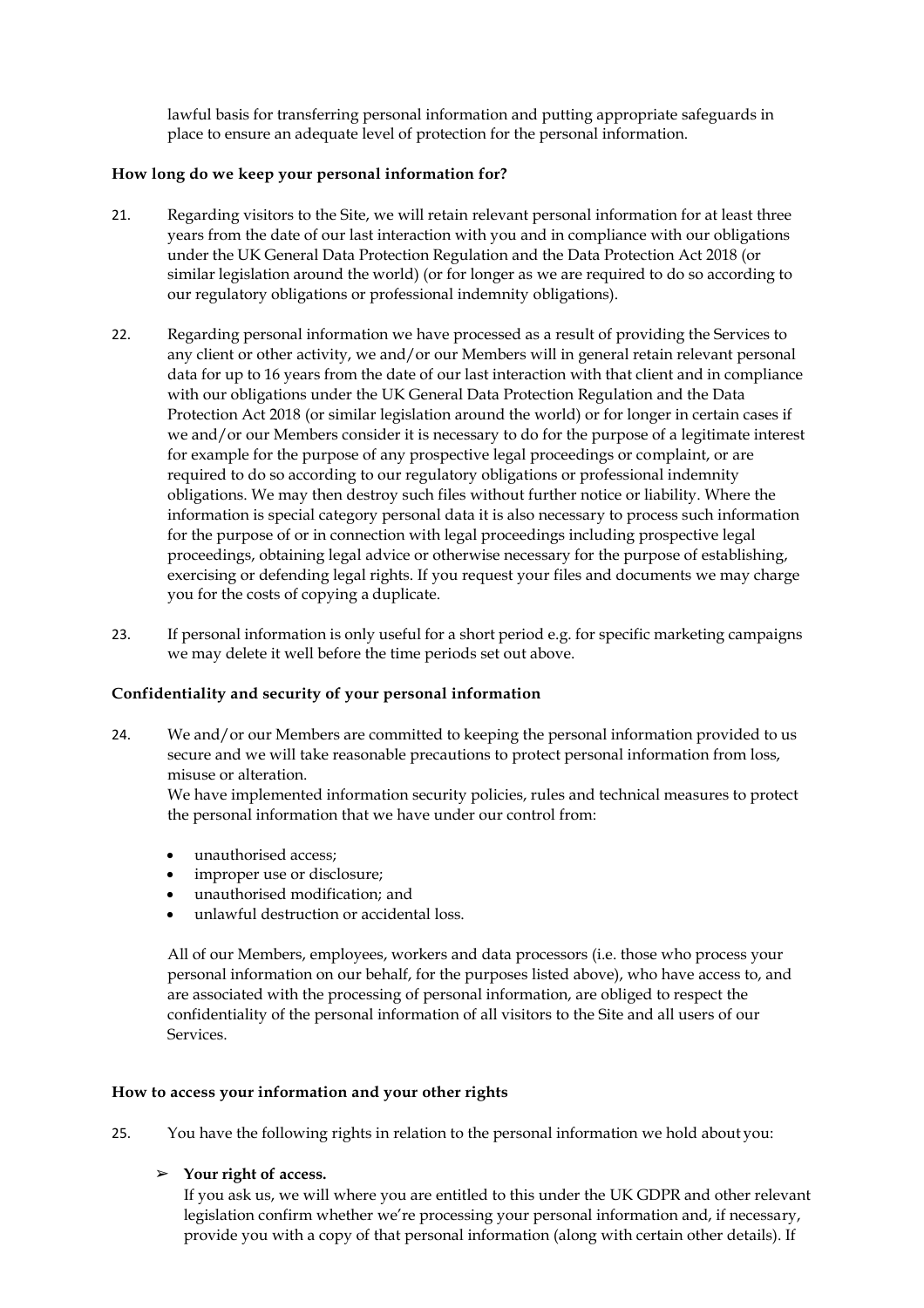you require additional copies, we may need to charge a reasonable fee.

#### ➢ **Your right to rectification.**

If the personal information we hold about you is inaccurate or incomplete, you are entitled to have it rectified. If you are entitled to rectification and if we've shared your personal information with others, we'll let them know about the rectification where possible. If you ask us, where possible and lawful to do so, we'll also tell you who we've shared your personal information with so that you can contact them directly.

## ➢ **Your right to erasure.**

You can ask us to delete or remove your personal information in some circumstances such as where we no longer need it or if you withdraw your consent (where applicable). If you are entitled to erasure and we have shared your personal information with others, we will let them know about the erasure where possible. If you ask us, where it is possible and lawful for us to do so, we will also tell you who we have shared your personal information with so that you can contact them directly.

#### ➢ **Your right to restrict processing.**

You can ask us to "block" or suppress the processing of your personal information in certain circumstances such as where you contest the accuracy of that personal information or you object to us. If you are entitled to restriction and we have shared your personal information with others, we will let them know about the restriction where it is possible for us to do so. If you ask us, where it is possible and lawful for us to do so, we will also tell you who we have shared your personal information with so that you can contact them directly.

## ➢ **Your right to data portability.**

With effect from 25 May 2018, you have the right, in certain circumstances, to obtain personal information you have provided us with (in a structured, commonly used and machine readable format) and to reuse it elsewhere or to ask us to transfer this to a third party of your choice.

## ➢ **Your right to object.**

You can ask us to stop processing your personal information, and we will do so, if we are:

- relying on our own or someone else's legitimate interests to process your personal information, except if we can demonstrate compelling legal grounds for the processing; or
- processing your personal information for direct marketing.

#### ➢ **Your rights in relation to automated decision-making and profiling.**

You have the right not to be subject to a decision when it's based on automatic processing, including profiling, if it produces a legal effect or similarly significantly affects you, unless such profiling is necessary for entering into, or the performance of, a contract between you and us.

#### ➢ **Your right to withdraw consent.**

If we rely on your consent (or explicit consent) as our legal basis for processing your personal information, you have the right to withdraw that consent at any time.

## ➢ **Your right to lodge a complaint with the supervisory authority.**

If you have a concern about any aspect of our privacy practices, including the way we've handled your personal information, you can report it to the UK Information Commissioner's Office (ICO). You can find details about how to do this on the ICO website at https://ico.org.uk/concerns/ or by calling their helpline on 0303 123 1113.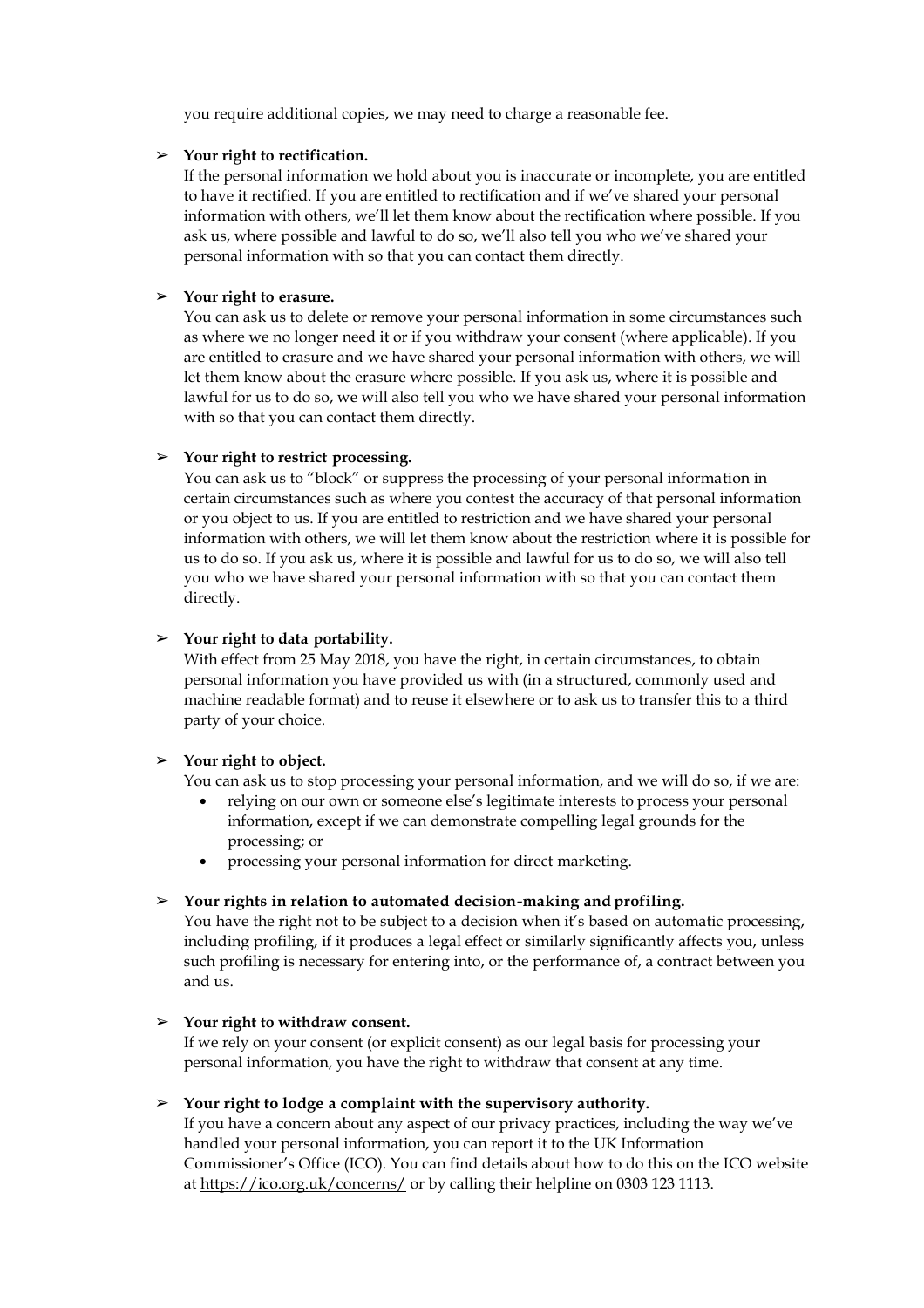# **Collection of information by third-party sites and sponsors**

26. The Site contains links to other sites whose information practices may be different than ours. Visitors should consult the other sites' privacy notices as Blackstone Chambers has no control over information that is submitted to, or collected by, these third parties.

# **UK Data Protection Act 2018 Policy**

27. The UK Data Protection Act 2018 requires data controllers to have in place a "special category data processing policy" (Article 42 and Schedule 1 Part 4). This Privacy Notice (and any related documents governing how personal data should be processed at BCL) are to be regarded as BCL's "special category data processing policy" as required by applicable legislation.

# **Changes to this Privacy Notice**

28. We may make changes to this Privacy Notice from time to time. To ensure that you are always aware of how we use your personal information, we will update this Privacy Notice from time to time to reflect any changes to our use of your personal information. We may also make changes as required to comply with changes in applicable law or regulatory requirements.

We will notify you by e-mail of any significant changes. However, we encourage you to review this Privacy Notice periodically to be informed of how we use your personal information.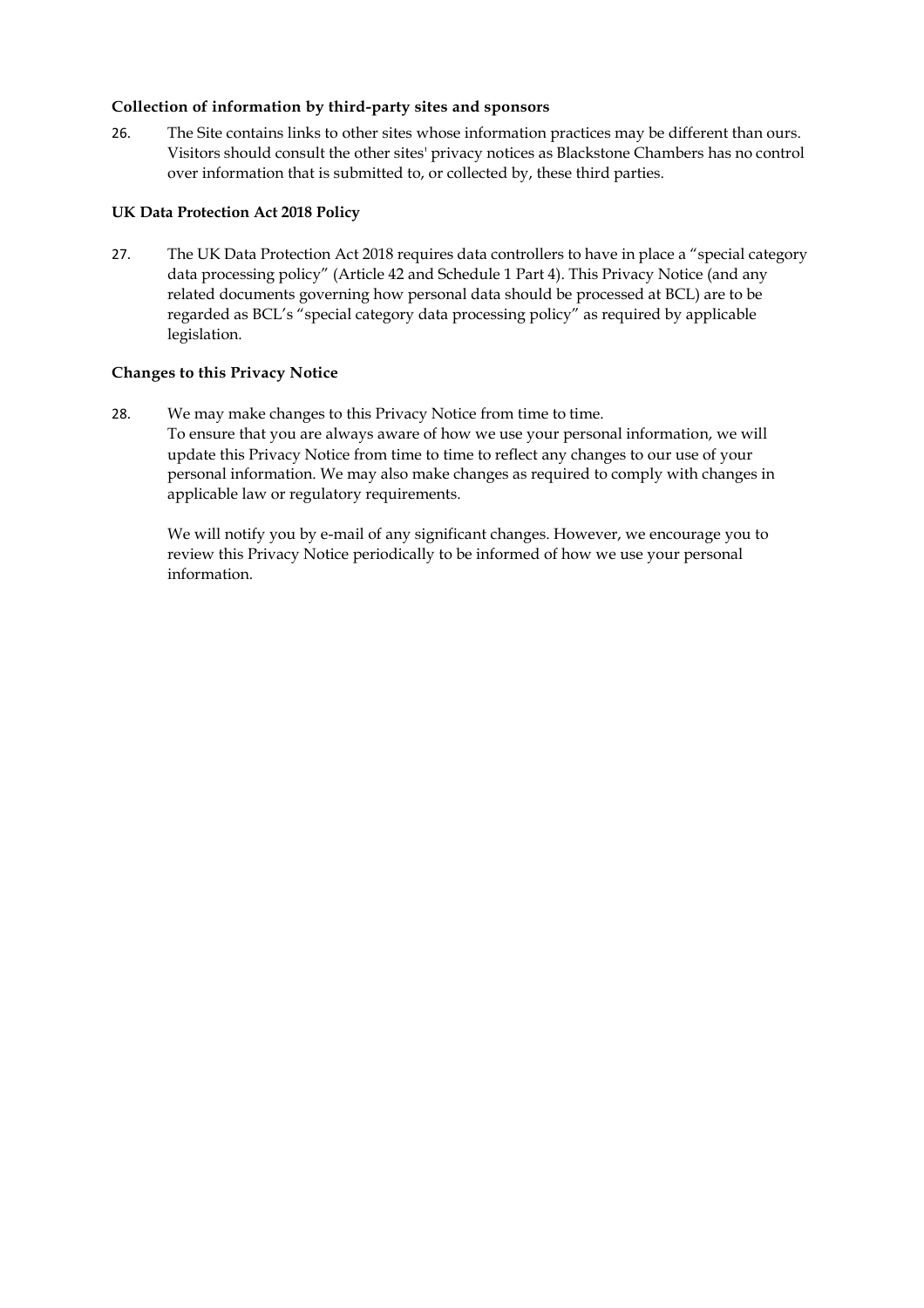# **BLACKSTONE CHAMBERS LIMITED COOKIE POLICY**

## **Introduction**

- 1. We use cookies on our Website for identification and analysis purposes. By using the Website you have consented to the storing and accessing of cookies on your device.
- 2. This cookie policy ("Cookie Policy ") is intended to inform you how we use "cookies" and similar technologies and to assist you in making informed decisions when using our Website. Please take a moment to read and understand this Cookie Policy. This Cookie Policy should also be read in conjunction with our Privacy Policy .
- 3. Cookies and similar technologies are very small text documents or pieces of code, which often include an anonymous unique identifier. When you visit a website or use a mobile application, a computer asks your computer or mobile device for permission to store this file on your computer or mobile device and access information from it. Information gathered through cookies may include the date and time of visits and how you are using our Website.
- 4. We use cookies as part of our Website and they are also used by some of our third partypartners.
- 5. For more details on cookies and similar technologies please visit All About Cookies. For the purposes of the remaining sections of this Cookie Policy we will refer to all technologies using the above features as "cookies".

#### **You consent to Blackstone Chambers Limited using cookies**

6. By continuing to use our Website, you are deemed to consent to our use of the cookies described in this Cookie Policy. If you do not consent to us using cookies then please read the next section.

## **You can block cookies**

7. You can block the use of cookies by activating the relevant settings in your browser or by following the links below. For more information on cookie management and blocking cookies for a wide variety of browsers, visit All About Cookies.

#### **What happens when you block cookies**

8. In order to use some parts of our Website you will need to accept cookies. If you choose to withhold consent, or subsequently block cookies, some aspects of our Website may not work properly and you may not be able to access all or part of our Website.

#### **What we do with cookies**

#### *Strictly Necessary Cookies*

9. We use cookies where they are essential for the operation of the Website, for example to remember that you are signed in to the Website.

#### *Session Cookies*

10. We use cookies to allow the Website to uniquely identify your browsing session on our Website, which allows us to coordinate this information with data from our Website server.

#### *Analytics*